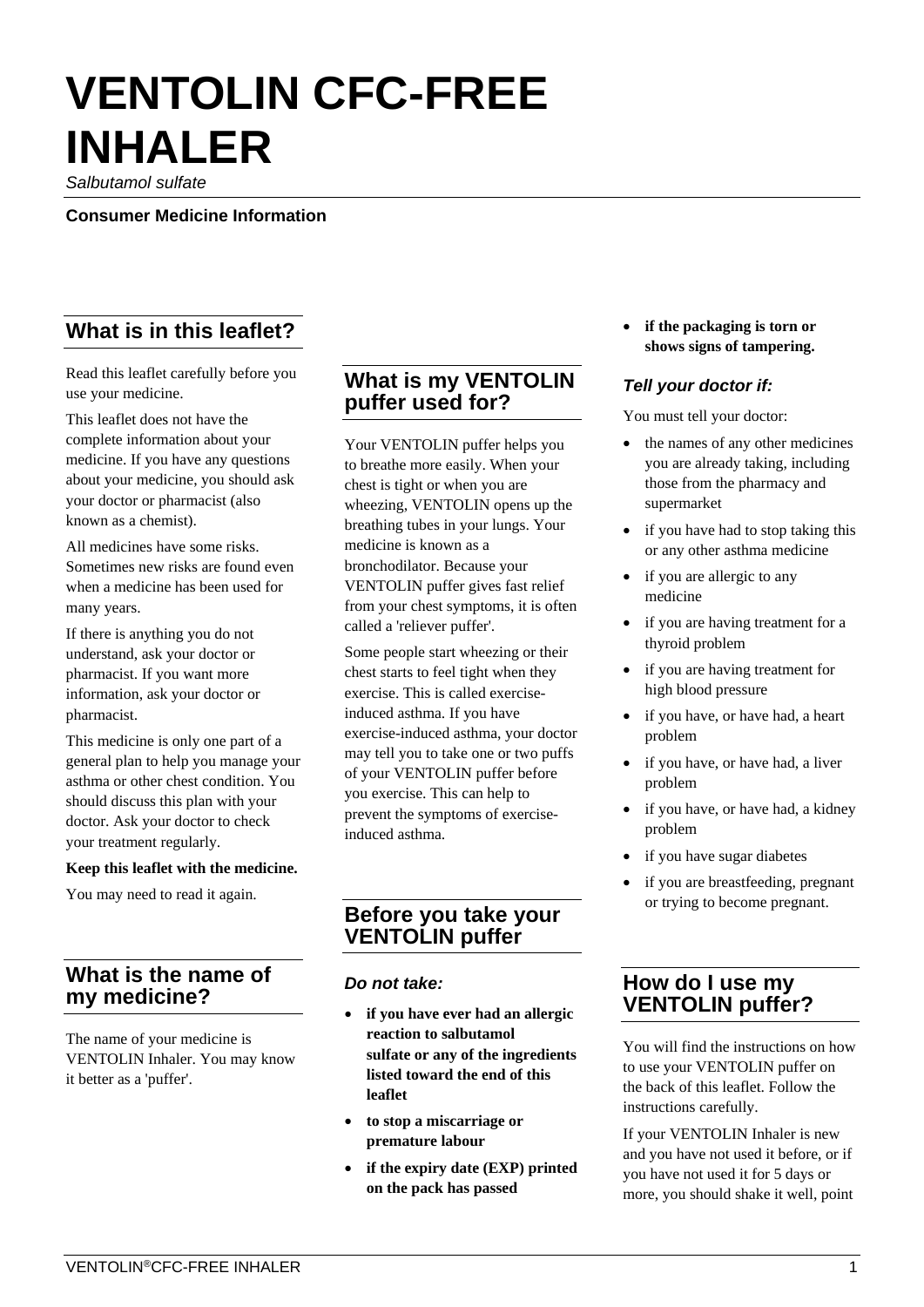the mouthpiece away from you and activate two puffs into the air before use.

## *How much to take*

The pharmacist's label will usually tell you how many puffs to take and how often to use your VENTOLIN puffer. If you are not sure, ask your doctor or pharmacist.

Adults and Children: one or two puffs, repeated four-hourly as required.

Initial doses in the elderly may be lower than the recommended adult dose.

Your doctor may tell you to take extra puffs of your VENTOLIN puffer if your chest condition suddenly gets worse. If you take extra puffs and do not get relief, tell your doctor immediately.

You should visit your doctor or pharmacist regularly to check that you are using your VENTOLIN puffer in the right way. If you are not breathing the medicine in correctly, the medicine may not be helping you as much as it could.

If you find it difficult to breathe in and press your VENTOLIN puffer at the same time, talk to your doctor or pharmacist. It may be better for you to use something called a spacer device with your VENTOLIN puffer. Your doctor or pharmacist will explain what this is and how to use it.

If you change the make of spacer you use this may alter the amount of drug delivered to the lungs. You should let your doctor know if your asthma symptoms worsen.

If you forget to take a dose, do not worry. Just take the next dose at the normal time or earlier if you become wheezy or feel tight in the chest.

Your VENTOLIN Inhaler should be cleaned at least once a week. To do so:

1. Remove the metal canister from the plastic casing of the inhaler and remove the mouth piece cover

- 2. Rinse the actuator thoroughly under warm running water
- 3. Dry the actuator thoroughly inside and out
- 4. Replace the metal canister and the mouth piece cover.

DO NOT put the metal canister in water.

# **While you are taking your VENTOLIN puffer**

IMPORTANT: If your breathing suddenly becomes more difficult just after you have used your VENTOLIN puffer, tell your doctor immediately.

Tell your doctor as soon as possible if:

- your VENTOLIN puffer does not help your breathing as much as usual
- the effect of your VENTOLIN puffer does not last as long as usual, or lasts less than 3 hours
- you need more puffs of your VENTOLIN puffer to get relief.

#### **These may be signs that your chest condition is getting worse.**

Your doctor may decide to add another medicine to your treatment if your VENTOLIN puffer is not having the same effect as before.

## *Things you must not do*

Your VENTOLIN puffer is only for you. You should not give this medicine to anyone else, even if their symptoms seem similar to yours.

## **What are the side effects?**

Like all other medicines, your VENTOLIN puffer may cause some side effects. Most of the side effects will be minor and temporary, but some may be serious. Your doctor or pharmacist will be able to answer any questions you may have.

If you have any of the following side effects, tell your doctor or pharmacist but do not stop using your VENTOLIN puffer.

If you have an allergic reaction, for example, skin rash, angioedema (sudden swelling under the skin), or a faint or dizzy feeling, you should stop using your VENTOLIN puffer and tell your doctor or pharmacist immediately.

Common side-effects:

- headache
- nausea
- shaky or tense feeling
- irregular or fast heart beat
- 'warm' feeling
- mouth or throat irritation.
- Rare side-effects:
- muscle cramps
- restlessness in children.

In a few people, the medicine in VENTOLIN puffer may decrease blood potassium levels. Your doctor may do tests to check this.

If you have any other problems after using your VENTOLIN puffer, tell your doctor or pharmacist.

## **What if I take too many puffs of my VENTOLIN puffer?**

You should not take more than the number of puffs that you have been told. If you accidentally take more than recommended, you may notice that your heart is beating faster than usual, and that you feel shaky. You may also have a headache. You should contact your nearest hospital or doctor without delay.